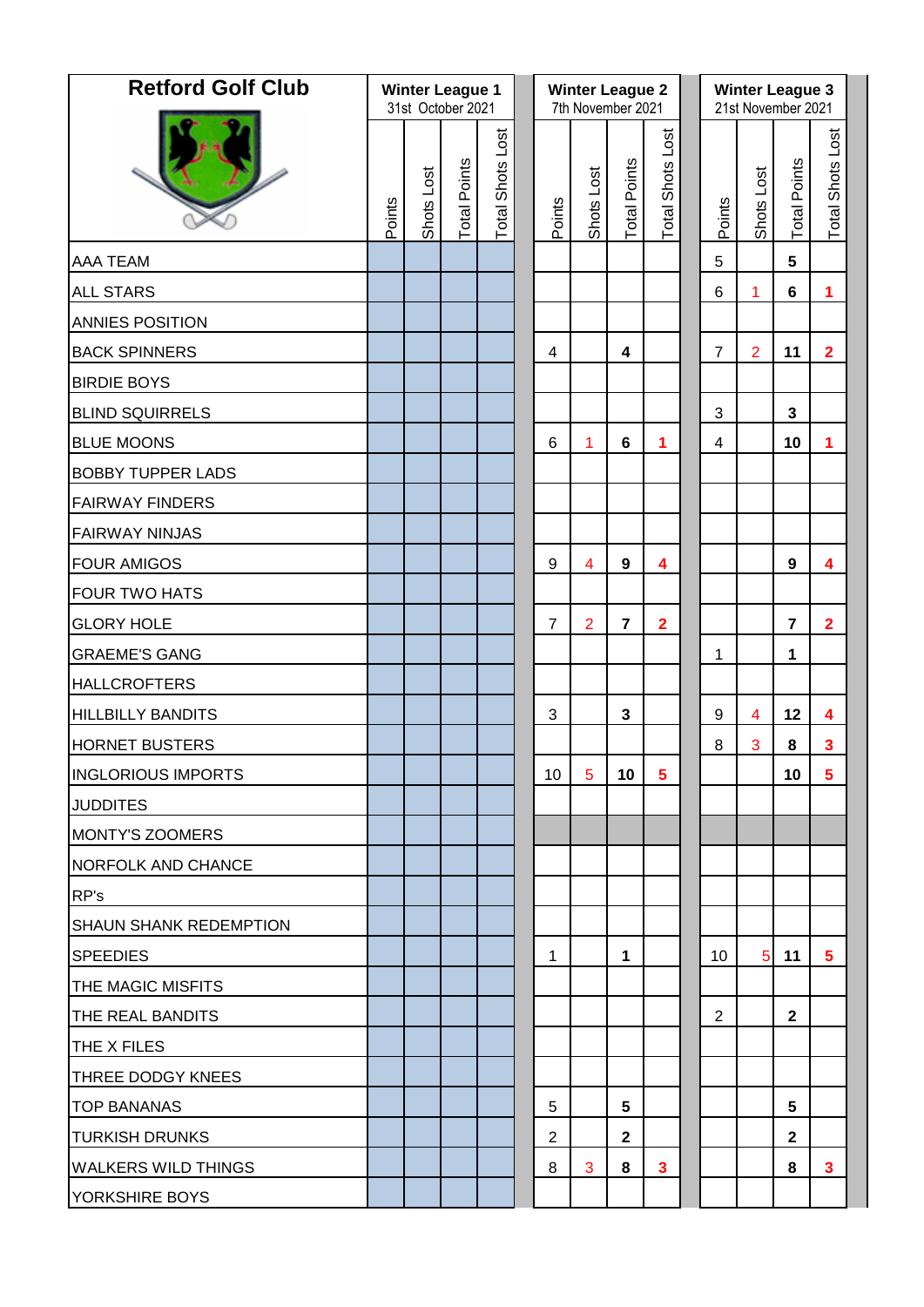|                         | <b>Winter League 4</b><br>5th December 2021 |                     |                         |                | <b>Winter League 5</b><br>19th December 2021 |                         | <b>Winter League 6</b><br>16th January 2022 |                |                |                         |                         | <b>Winter League 7</b><br>23rd January 2022 |                         |                |                     |                         | <b>Winter Leagu</b><br>30th January 20 |                         |                |                     |
|-------------------------|---------------------------------------------|---------------------|-------------------------|----------------|----------------------------------------------|-------------------------|---------------------------------------------|----------------|----------------|-------------------------|-------------------------|---------------------------------------------|-------------------------|----------------|---------------------|-------------------------|----------------------------------------|-------------------------|----------------|---------------------|
|                         |                                             |                     |                         |                |                                              |                         |                                             |                |                |                         |                         |                                             |                         |                |                     |                         |                                        |                         |                |                     |
| Points                  | Shots Lost                                  | <b>Total Points</b> | Total Shots Lost        | Points         | Shots Lost                                   | <b>Total Points</b>     | Total Shots Lost                            | Points         | Shots Lost     | <b>Total Points</b>     | Total Shots Lost        |                                             | Points                  | Shots Lost     | <b>Total Points</b> | <b>Total Shots Lost</b> |                                        | Points                  | Shots Lost     | <b>Total Points</b> |
|                         |                                             |                     |                         |                |                                              |                         |                                             |                |                |                         |                         |                                             |                         |                |                     |                         |                                        |                         |                |                     |
|                         |                                             | 5                   |                         |                |                                              | 5                       |                                             |                |                | 5                       |                         |                                             |                         |                | 5                   |                         |                                        |                         |                | 5                   |
|                         |                                             | $6\phantom{a}$      | $\blacktriangleleft$    |                |                                              | $6\phantom{a}$          | 1                                           |                |                | $6\phantom{a}$          | 1                       |                                             | $\overline{2}$          |                | 8                   | 1                       |                                        |                         |                | 8                   |
|                         |                                             |                     |                         | 1              |                                              | 1                       |                                             |                |                | 1                       |                         |                                             | 5                       |                | $6\phantom{a}$      |                         |                                        | 6                       | 1              | 12                  |
|                         |                                             | 11                  | $\overline{2}$          | $9\,$          | $\overline{4}$                               | 20                      | $6\phantom{a}$                              | 1              |                | 21                      | 6                       |                                             | 3                       |                | 24                  | $6\phantom{a}$          |                                        | 3                       |                | 27                  |
|                         |                                             |                     |                         |                |                                              |                         |                                             |                |                |                         |                         |                                             |                         |                |                     |                         |                                        | $\overline{\mathbf{4}}$ |                | 4                   |
|                         |                                             | 3                   |                         |                |                                              | 3                       |                                             |                |                | 3                       |                         |                                             | $\overline{7}$          | $\overline{2}$ | 10                  | $\overline{2}$          |                                        | 5                       |                | 15                  |
|                         |                                             | 10                  | 1                       |                |                                              | 10                      | 1                                           |                |                | 10                      | 1                       |                                             |                         |                | 10                  | 1                       |                                        | 10                      | 5              | 10<br>10            |
|                         |                                             |                     |                         |                |                                              |                         |                                             |                |                |                         |                         |                                             |                         |                |                     |                         |                                        |                         |                |                     |
|                         |                                             |                     |                         |                |                                              |                         |                                             |                |                |                         |                         |                                             |                         |                |                     |                         |                                        |                         |                |                     |
| $\overline{c}$          |                                             | 11                  | 4                       |                |                                              | 11                      | 4                                           | 8              | 3              | 19                      | $\overline{7}$          |                                             | $6\phantom{1}6$         | 1              | 25                  | 8                       |                                        | $\mathbf 1$             |                | 26                  |
| $\,6\,$                 | 1                                           | $\bf 6$             | 1                       |                |                                              | $6\phantom{a}$          | 1                                           |                |                | $6\phantom{a}$          | 1                       |                                             | 10                      | $\overline{5}$ | 16                  | $6\phantom{a}$          |                                        |                         |                | 16                  |
|                         |                                             | $\overline{7}$      | $\overline{2}$          |                |                                              | $\overline{7}$          | $\overline{\mathbf{2}}$                     | $\overline{7}$ | $\overline{2}$ | 14                      | 4                       |                                             |                         |                | 14                  | 4                       |                                        |                         |                | 14                  |
| $\mathbf 1$             |                                             | $\mathbf{2}$        |                         |                |                                              | $\overline{\mathbf{2}}$ |                                             | 5              |                | $\overline{\mathbf{7}}$ |                         |                                             |                         |                | $\overline{7}$      |                         |                                        | $\,8\,$                 | 3              | 15                  |
| 5                       |                                             | 5                   |                         | 10             | $\overline{5}$                               | 15                      | 5                                           |                |                | 15                      | 5                       |                                             |                         |                | 15                  | $\overline{\mathbf{5}}$ |                                        |                         |                | 15                  |
|                         |                                             | 12                  | 4                       |                |                                              | 12                      | 4                                           |                |                | 12                      | 4                       |                                             | $\overline{\mathbf{4}}$ |                | 16                  | 4                       |                                        | $\boldsymbol{9}$        | $\overline{4}$ | 25                  |
| $\overline{\mathbf{4}}$ |                                             | 12                  | $\overline{\mathbf{3}}$ |                |                                              | 12                      | 3                                           |                |                | 12                      | $\overline{\mathbf{3}}$ |                                             | 8                       | 3              | 20                  | $6\phantom{a}$          |                                        |                         |                | 20                  |
|                         |                                             | 10                  | 5                       | 8              | 3                                            | 18                      | 8                                           |                |                | 18                      | 8                       |                                             |                         |                | 18                  | 8                       |                                        |                         |                | 18                  |
|                         |                                             |                     |                         |                |                                              |                         |                                             | 9              | $\overline{4}$ | 9                       | 4                       |                                             |                         |                | 9                   | 4                       |                                        |                         |                | 9                   |
|                         |                                             |                     |                         |                |                                              |                         |                                             |                |                |                         |                         |                                             |                         |                |                     |                         |                                        |                         |                |                     |
| $\overline{7}$          | $\overline{2}$                              | $\overline{7}$      | $\overline{2}$          | 6              | 1                                            | 13                      | $\mathbf{3}$                                | 4              |                | 17                      | $\mathbf{3}$            |                                             |                         |                | 17                  | $\mathbf{3}$            |                                        |                         |                | 17                  |
| $\mathfrak{S}$          |                                             | 3                   |                         |                |                                              | $\mathbf{3}$            |                                             | $\overline{2}$ |                | $5\phantom{.0}$         |                         |                                             | 9                       | $\overline{4}$ | 14                  | 4                       |                                        |                         |                | 14                  |
| 8                       | 3                                           | 8                   | $\mathbf{3}$            |                |                                              | 8                       | 3                                           | 6              | 1              | 14                      | 4                       |                                             |                         |                | 14                  | 4                       |                                        | $\overline{7}$          | $\overline{2}$ | 21                  |
|                         |                                             | 11                  | 5                       | $\overline{4}$ |                                              | 15                      | 5                                           |                |                | 15                      | 5                       |                                             |                         |                | 15                  | 5                       |                                        |                         |                | 15                  |
| 10                      | 5                                           | 10                  | $5\phantom{a}$          | $\overline{2}$ |                                              | 12                      | $5\phantom{a}$                              | 3              |                | 15                      | $5\phantom{1}$          |                                             | 1                       |                | 16                  | $5\phantom{a}$          |                                        |                         |                | 16                  |
|                         |                                             | $\mathbf{2}$        |                         | 3              |                                              | 5                       |                                             |                |                | $5\phantom{.0}$         |                         |                                             |                         |                | $5\phantom{1}$      |                         |                                        |                         |                | $5\phantom{.0}$     |
|                         |                                             |                     |                         |                |                                              |                         |                                             |                |                |                         |                         |                                             |                         |                |                     |                         |                                        |                         |                |                     |
|                         |                                             |                     |                         |                |                                              |                         |                                             |                |                |                         |                         |                                             |                         |                |                     |                         |                                        |                         |                |                     |
| 9                       | $\overline{4}$                              | 14                  | 4                       |                |                                              | 14                      | 4                                           |                |                | 14                      | 4                       |                                             |                         |                | 14                  | 4                       |                                        | $\overline{2}$          |                | 16                  |
|                         |                                             | $\mathbf{2}$        |                         | $\overline{7}$ | $\overline{2}$                               | 9                       | $\overline{2}$                              |                |                | 9                       | $\overline{2}$          |                                             |                         |                | 9                   | $\overline{2}$          |                                        |                         |                | 9                   |
|                         |                                             | 8                   | $\overline{\mathbf{3}}$ | $\sqrt{5}$     |                                              | 13                      | $\mathbf{3}$                                | 10             | $\overline{5}$ | 23                      | 8                       |                                             |                         |                | 23                  | 8                       |                                        |                         |                | 23                  |
|                         |                                             |                     |                         |                |                                              |                         |                                             |                |                |                         |                         |                                             |                         |                |                     |                         |                                        |                         |                |                     |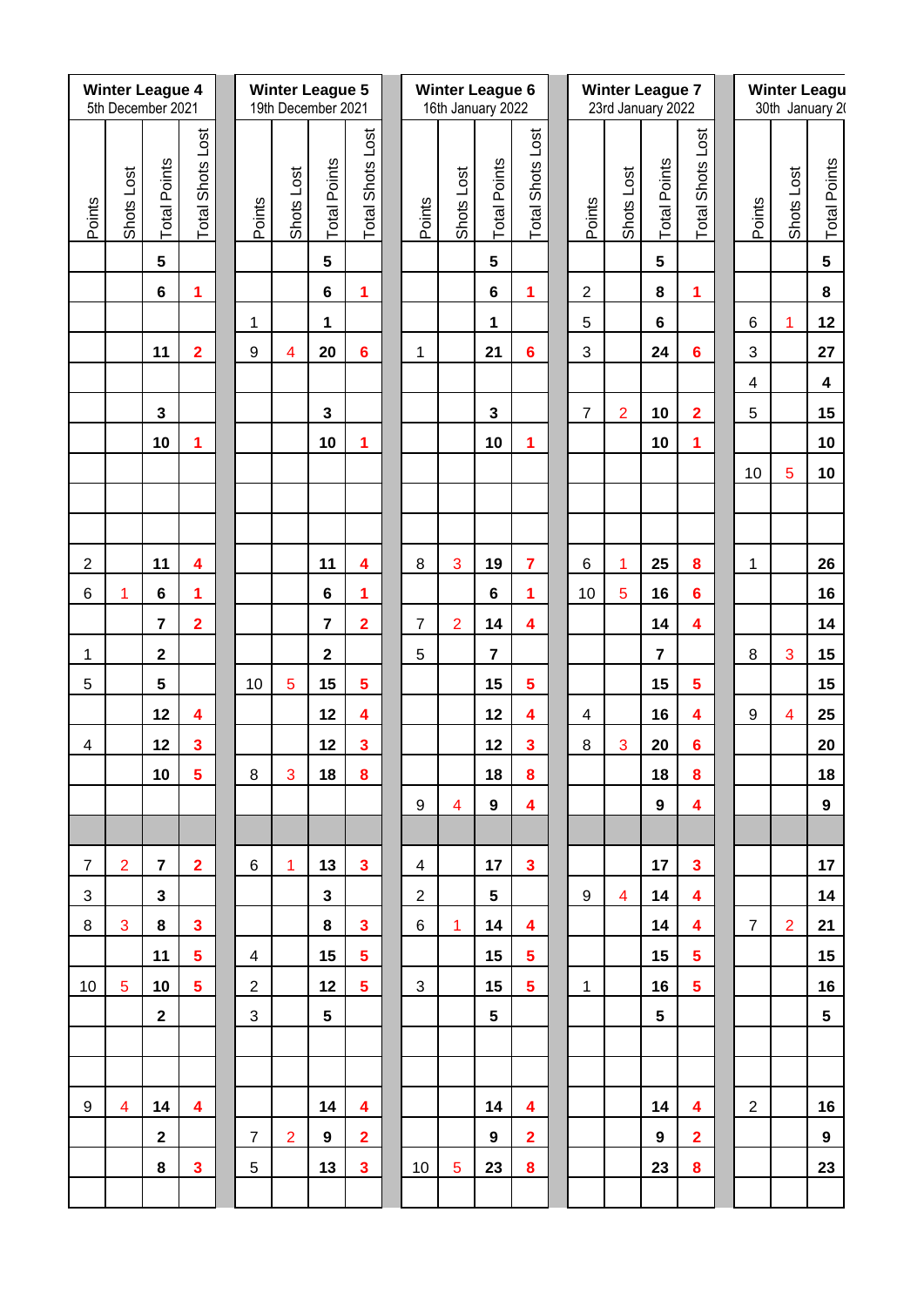| e8<br>022               | <b>Winter League 9</b><br>6th February 2022 |                  |                |                         |                         |  |                  |                         | <b>Winter League 10</b><br>13th February 2022 |                         | <b>Winter League 11</b><br>20th February 2022 |        |              |                     |                         | <b>Winter League12</b><br>27th February 2022 |                         |                         |                         |  | <b>Winter Le</b><br>6th Mar |                |  |
|-------------------------|---------------------------------------------|------------------|----------------|-------------------------|-------------------------|--|------------------|-------------------------|-----------------------------------------------|-------------------------|-----------------------------------------------|--------|--------------|---------------------|-------------------------|----------------------------------------------|-------------------------|-------------------------|-------------------------|--|-----------------------------|----------------|--|
| <b>Total Shots Lost</b> |                                             | Points           | Shots Lost     | <b>Total Points</b>     | <b>Total Shots Lost</b> |  | Points           | Shots Lost              | <b>Total Points</b>                           | <b>Total Shots Lost</b> |                                               | Points | Shots Lost   | <b>Total Points</b> | <b>Total Shots Lost</b> | Points                                       | Shots Lost              | <b>Total Points</b>     | <b>Total Shots Lost</b> |  | Points                      | Shots Lost     |  |
|                         |                                             | 1                |                | $6\phantom{a}$          |                         |  | $\,8\,$          | 3                       | 14                                            | $\overline{\mathbf{3}}$ |                                               |        |              |                     |                         | 5                                            |                         | 19                      | 3                       |  |                             |                |  |
| $\mathbf 1$             |                                             |                  |                | 8                       | 1                       |  |                  |                         | ${\bf 8}$                                     | 1                       |                                               |        |              |                     |                         |                                              |                         | 8                       | 1                       |  |                             |                |  |
| 1                       |                                             | $\overline{4}$   |                | 16                      | 1                       |  | $\overline{4}$   |                         | 20                                            | 1                       |                                               |        |              |                     |                         |                                              |                         | 20                      | 1                       |  | 1                           |                |  |
| $6\phantom{1}6$         |                                             | 8                | 3              | 35                      | $\boldsymbol{9}$        |  | 5                |                         | 40                                            | 9                       |                                               |        |              |                     |                         |                                              |                         | 40                      | $\overline{9}$          |  |                             |                |  |
|                         |                                             |                  |                | $\overline{\mathbf{4}}$ |                         |  |                  |                         | $\boldsymbol{4}$                              |                         |                                               |        | $\mathbf c$  |                     |                         |                                              |                         | $\boldsymbol{4}$        |                         |  |                             |                |  |
| $\mathbf{2}$            |                                             | $\,6\,$          | 1              | 21                      | 3                       |  | $\mathbf{1}$     |                         | 22                                            | $\overline{\mathbf{3}}$ |                                               |        |              |                     |                         |                                              |                         | 22                      | 3                       |  |                             |                |  |
| $\blacktriangleleft$    |                                             |                  |                | 10                      | 1                       |  |                  |                         | 10                                            | 1                       |                                               |        | $\mathbf{o}$ |                     |                         | 8                                            | 3                       | 18                      | 4                       |  | 3                           |                |  |
| $\overline{\mathbf{5}}$ |                                             | $\overline{7}$   | $\overline{2}$ | 17                      | $\overline{7}$          |  |                  |                         | 17                                            | $\overline{7}$          |                                               |        |              |                     |                         |                                              |                         | 17                      | $\overline{7}$          |  | $\overline{4}$              |                |  |
|                         |                                             | $\mathfrak{S}$   |                | $\overline{\mathbf{3}}$ |                         |  |                  |                         | $\mathbf{3}$                                  |                         |                                               |        | $\cup$       |                     |                         |                                              |                         | $\overline{\mathbf{3}}$ |                         |  |                             |                |  |
|                         |                                             |                  |                |                         |                         |  |                  |                         |                                               |                         |                                               |        |              |                     |                         |                                              |                         |                         |                         |  |                             |                |  |
| 8                       |                                             | 10               | $\overline{5}$ | 36                      | 13                      |  | $\overline{2}$   |                         | 38                                            | 13                      |                                               |        | $\mathbf R$  |                     |                         |                                              |                         | 38                      | 13                      |  |                             |                |  |
| $6\phantom{1}6$         |                                             |                  |                | 16                      | $6\phantom{a}$          |  |                  |                         | 16                                            | $6\phantom{a}$          |                                               |        |              |                     |                         | 4                                            |                         | 20                      | 6                       |  |                             |                |  |
| 4                       |                                             |                  |                | 14                      | 4                       |  |                  |                         | 14                                            | 4                       |                                               |        | $\mathbf{s}$ |                     |                         | 9                                            | $\overline{\mathbf{4}}$ | 23                      | 8                       |  |                             |                |  |
| $\overline{\mathbf{3}}$ |                                             |                  |                | 15                      | 3                       |  | $\boldsymbol{9}$ | $\overline{\mathbf{4}}$ | 24                                            | $\overline{7}$          |                                               |        |              |                     |                         | 10                                           | $\overline{5}$          | 34                      | 12                      |  |                             |                |  |
| $\overline{\mathbf{5}}$ |                                             | $\boldsymbol{9}$ | $\overline{4}$ | 24                      | $\overline{9}$          |  |                  |                         | 24                                            | $\overline{9}$          |                                               |        | E            |                     |                         |                                              |                         | 24                      | $\overline{9}$          |  | $\overline{2}$              |                |  |
| $\pmb{8}$               |                                             |                  |                | 25                      | 8                       |  |                  |                         | 25                                            | 8                       |                                               |        |              |                     |                         | $\overline{2}$                               |                         | 27                      | 8                       |  |                             |                |  |
| $6\phantom{1}6$         |                                             |                  |                | 20                      | 6                       |  | 10               | 5                       | 30                                            | 11                      |                                               |        |              |                     |                         |                                              |                         | 30                      | 11                      |  |                             |                |  |
| $\boldsymbol{8}$        |                                             |                  |                | 18                      | 8                       |  |                  |                         | 18                                            | $\pmb{8}$               |                                               |        | $\mathbf{C}$ |                     |                         |                                              |                         | 18                      | 8                       |  |                             |                |  |
| 4                       |                                             |                  |                | 9                       | 4                       |  | $\overline{7}$   | $\overline{2}$          | 16                                            | $6\phantom{1}$          |                                               |        |              |                     |                         |                                              |                         | 16                      | 6                       |  | 9                           | 4              |  |
|                         |                                             |                  |                |                         |                         |  |                  |                         |                                               |                         |                                               |        | L            |                     |                         |                                              |                         |                         |                         |  |                             |                |  |
| $\mathbf{3}$            |                                             |                  |                | 17                      | $\mathbf{3}$            |  |                  |                         | 17                                            | $\mathbf{3}$            |                                               |        |              |                     |                         |                                              |                         | 17                      | $\mathbf{3}$            |  | 6                           | $\mathbf{1}$   |  |
| 4                       |                                             | $\sqrt{5}$       |                | 19                      | 4                       |  | 3                |                         | 22                                            | 4                       |                                               |        | $\mathbf{o}$ |                     |                         |                                              |                         | 22                      | 4                       |  | 8                           | 3              |  |
| $6\phantom{1}$          |                                             |                  |                | 21                      | 6 <sup>1</sup>          |  |                  |                         | 21                                            | $6\phantom{1}$          |                                               |        |              |                     |                         |                                              |                         | 21                      | 6                       |  |                             |                |  |
| $\overline{\mathbf{5}}$ |                                             |                  |                | 15                      | $5\phantom{.0}$         |  |                  |                         | 15                                            | $\overline{\mathbf{5}}$ |                                               |        | $\mathbf{s}$ |                     |                         | 6                                            | 1                       | 21                      | 6                       |  |                             |                |  |
| $\overline{\mathbf{5}}$ |                                             | $\overline{c}$   |                | 18                      | 5 <sup>1</sup>          |  |                  |                         | 18                                            | 5                       |                                               |        |              |                     |                         |                                              |                         | 18                      | $5\phantom{.0}$         |  | $\overline{7}$              | $\overline{2}$ |  |
|                         |                                             |                  |                | $5\phantom{.0}$         |                         |  |                  |                         | $5\phantom{.0}$                               |                         |                                               |        | Е            |                     |                         |                                              |                         | $5\phantom{.0}$         |                         |  |                             |                |  |
|                         |                                             |                  |                |                         |                         |  |                  |                         |                                               |                         |                                               |        |              |                     |                         | 1                                            |                         | $\mathbf 1$             |                         |  |                             |                |  |
|                         |                                             |                  |                |                         |                         |  | 6                | 1                       | 6                                             | 1                       |                                               |        | D            |                     |                         | $\overline{7}$                               | $\overline{2}$          | 13                      | 3                       |  |                             |                |  |
| 4                       |                                             |                  |                | 16                      | 4                       |  |                  |                         | 16                                            | 4                       |                                               |        |              |                     |                         | 3                                            |                         | 19                      | 4                       |  | 5                           |                |  |
| $\overline{2}$          |                                             |                  |                | 9                       | $\mathbf{2}$            |  |                  |                         | 9                                             | $\overline{2}$          |                                               |        |              |                     |                         |                                              |                         | $9^{\circ}$             | $\mathbf{2}$            |  | 10 <sup>°</sup>             | $\overline{5}$ |  |
| 8                       |                                             |                  |                | 23                      | 8                       |  |                  |                         | 23                                            | 8                       |                                               |        |              |                     |                         |                                              |                         | 23                      | 8                       |  |                             |                |  |
|                         |                                             |                  |                |                         |                         |  |                  |                         |                                               |                         |                                               |        |              |                     |                         |                                              |                         |                         |                         |  |                             |                |  |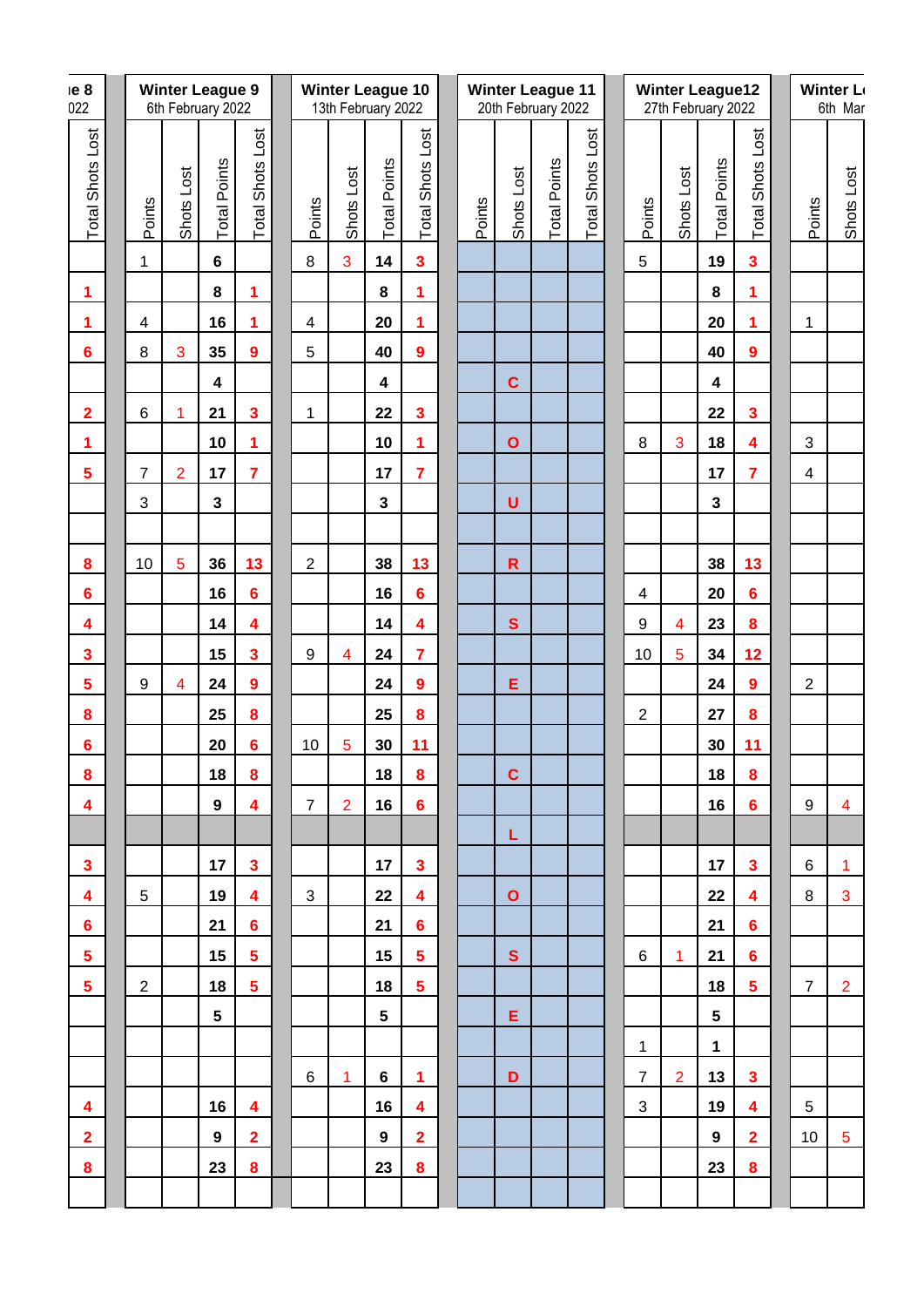|                         | eague 13<br>ch 2022 |                         |                |                | <b>Winter League 14</b><br>13th March 2022 |                         |        | <b>Winter League 15</b><br>20th March 2021 |                     |                         | <b>Retford Golf Club</b> |                               |  |  |
|-------------------------|---------------------|-------------------------|----------------|----------------|--------------------------------------------|-------------------------|--------|--------------------------------------------|---------------------|-------------------------|--------------------------|-------------------------------|--|--|
|                         | <b>Total Points</b> | <b>Total Shots Lost</b> | Points         | Shots Lost     | <b>Total Points</b>                        | <b>Total Shots Lost</b> | Points | Shots Lost                                 | <b>Total Points</b> | Shots Lost<br>Total     |                          |                               |  |  |
| 19                      | 3                   |                         | $\mathbf{1}$   |                | 20                                         | $\overline{\mathbf{3}}$ |        |                                            | 20                  | $\overline{\mathbf{3}}$ |                          | AAA TEAM                      |  |  |
| 8                       | 1                   |                         |                |                | 8                                          | 1                       |        |                                            | 8                   | 1                       |                          | <b>ALL STARS</b>              |  |  |
| 21                      | 1                   |                         |                |                | 21                                         | 1                       |        |                                            | 21                  | 1                       |                          | ANNIES POSITION               |  |  |
| 40                      | $\boldsymbol{9}$    |                         |                |                | 40                                         | $\boldsymbol{9}$        |        |                                            | 40                  | $\boldsymbol{9}$        |                          | <b>BACK SPINNERS</b>          |  |  |
| 4                       |                     |                         | $\overline{4}$ |                | 8                                          |                         |        |                                            | 8                   |                         |                          | <b>BIRDIE BOYS</b>            |  |  |
| 22                      | 3                   |                         | 10             | 5              | 32                                         | 8                       |        |                                            | 32                  | 8                       |                          | <b>BLIND SQUIRRELS</b>        |  |  |
| 21                      | 4                   |                         |                |                | 21                                         | 4                       |        |                                            | 21                  | 4                       |                          | <b>BLUE MOONS</b>             |  |  |
| 21                      | $\overline{7}$      |                         |                |                | 21                                         | $\overline{7}$          |        |                                            | 21                  | $\overline{7}$          |                          | <b>BOBBY TUPPER LADS</b>      |  |  |
| $\overline{\mathbf{3}}$ |                     |                         |                |                | $\mathbf{3}$                               |                         |        |                                            | 3                   |                         |                          | <b>FAIRWAY FINDERS</b>        |  |  |
|                         |                     |                         | 3              |                | $\mathbf{3}$                               |                         |        |                                            | 3                   |                         |                          | <b>FAIRWAY NINJAS</b>         |  |  |
| 38                      | 13                  |                         |                |                | 38                                         | 13                      |        |                                            | 38                  | 13                      |                          | 4 AMIGOS                      |  |  |
| 20                      | $6\phantom{1}6$     |                         |                |                | 20                                         | $6\phantom{a}$          |        |                                            | 20                  | $6\phantom{1}6$         |                          | FOUR TWO HATS                 |  |  |
| 23                      | 8                   |                         | 5              |                | 28                                         | 8                       |        |                                            | 28                  | 8                       |                          | <b>GLORY HOLE</b>             |  |  |
| 34                      | 12                  |                         |                |                | 34                                         | 12                      |        |                                            | 34                  | 12                      |                          | <b>GRAEME'S GANG</b>          |  |  |
| 26                      | $\boldsymbol{9}$    |                         |                |                | 26                                         | $\boldsymbol{9}$        |        |                                            | 26                  | $\boldsymbol{9}$        |                          | <b>HALLCROFTERS</b>           |  |  |
| 27                      | 8                   |                         |                |                | 27                                         | 8                       |        |                                            | 27                  | 8                       |                          | <b>HILLBILLY BANDITS</b>      |  |  |
| 30                      | 11                  |                         |                |                | 30                                         | 11                      |        |                                            | 30                  | 11                      |                          | <b>HORNET BUSTERS</b>         |  |  |
| 18                      | 8                   |                         |                |                | 18                                         | 8                       |        |                                            | 18                  | 8                       |                          | <b>INGLORIOUS IMPORTS</b>     |  |  |
| 25                      | 10                  |                         |                |                | 25                                         | 10                      |        |                                            | 25                  | 10                      |                          | <b>JUDDITES</b>               |  |  |
|                         |                     |                         |                |                |                                            |                         |        |                                            |                     |                         |                          | MONTY'S ZOOMERS               |  |  |
| 23                      | 4                   |                         |                |                | 23                                         | 4                       |        |                                            | 23                  | 4                       |                          | <b>NORFOLK AND CHANCE</b>     |  |  |
| 30                      | 7                   |                         | $\overline{7}$ | $\overline{2}$ | 37                                         | 9                       |        |                                            | 37                  | 9                       |                          | RP's                          |  |  |
| 21                      | 6                   |                         |                |                | 21                                         | 6                       |        |                                            | 21                  | 6                       |                          | <b>SHAUN SHANK REDEMPTION</b> |  |  |
| 21                      | 6                   |                         | $\overline{2}$ |                | 23                                         | 6                       |        |                                            | 23                  | 6                       |                          | <b>SPEEDIES</b>               |  |  |
| 25                      | $\overline{7}$      |                         |                |                | 25                                         | $\overline{7}$          |        |                                            | 25                  | $\overline{7}$          |                          | THE MAGIC MISFITS             |  |  |
| 5                       |                     |                         |                |                | 5                                          |                         |        |                                            | 5                   |                         |                          | THE REAL BANDITS              |  |  |
| 1                       |                     |                         | 8              | 3              | 9                                          | 3                       |        |                                            | 9                   | 3                       |                          | THE X FILES                   |  |  |
| 13                      | 3                   |                         |                |                | 13                                         | 3                       |        |                                            | 13                  | $\overline{\mathbf{3}}$ |                          | THREE DODGY KNEES             |  |  |
| 24                      | 4                   |                         | 6              | 1              | 30                                         | 5                       |        |                                            | 30                  | 5                       |                          | <b>TOP BANANAS</b>            |  |  |
| 19                      | 7                   |                         | 9              | 4              | 28                                         | 11                      |        |                                            | 28                  | 11                      |                          | <b>TURKISH DRUNKS</b>         |  |  |
| 23                      | 8                   |                         |                |                | 23                                         | 8                       |        |                                            | 23                  | 8                       |                          | <b>WALKERS WILD THINGS</b>    |  |  |
|                         |                     |                         |                |                |                                            |                         |        |                                            |                     |                         |                          | YORKSHIRE BOYS                |  |  |